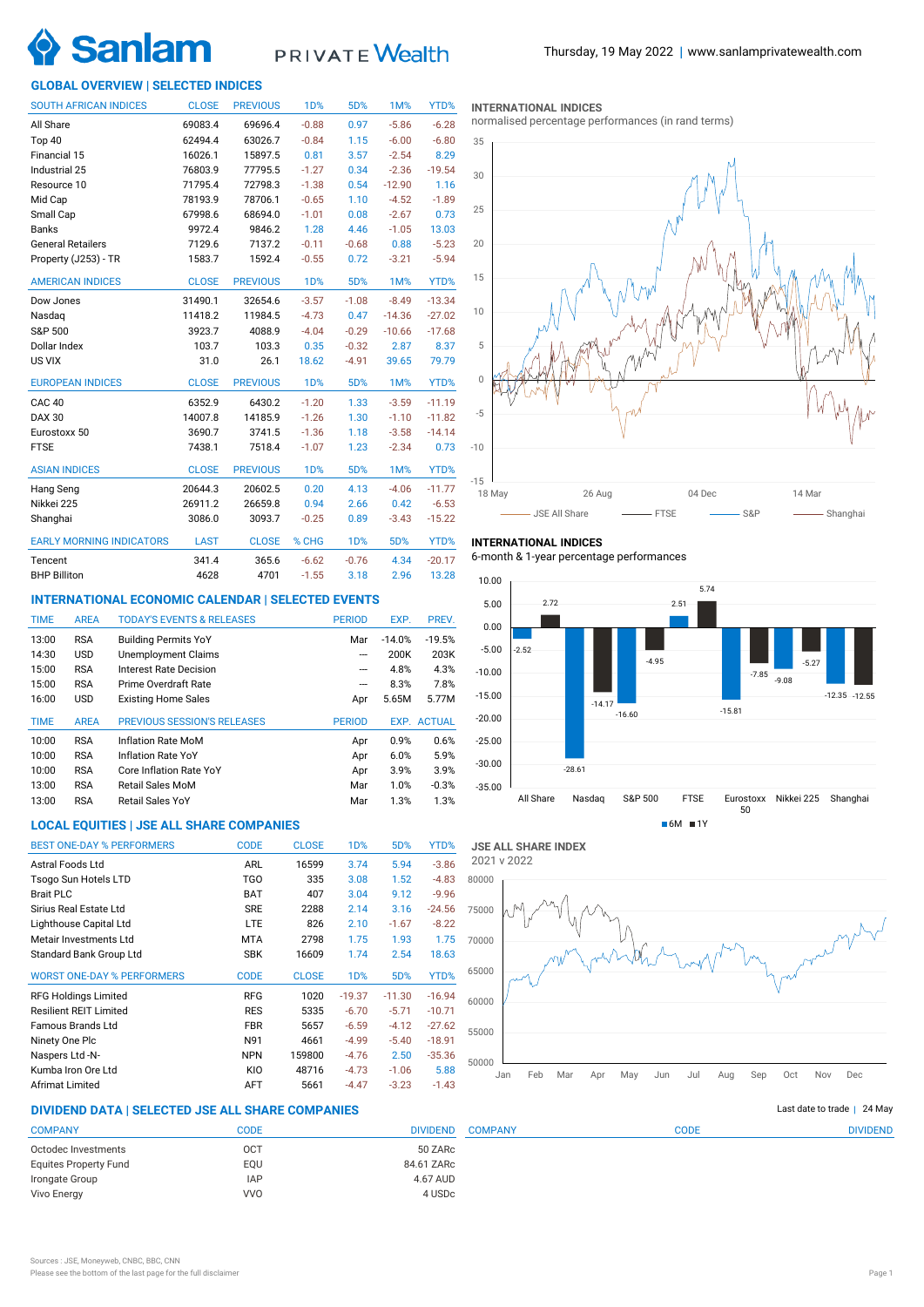| <b>COMPANY</b>               | <b>CLOSE</b> | <b>PREVIOUS</b> | <b>1D%</b> | 5D%     | 1M%      | YTD%     |
|------------------------------|--------------|-----------------|------------|---------|----------|----------|
| Absa Group                   | 16968        | 16773           | 1.16       | 3.97    | $-4.45$  | 11.23    |
| Anglo                        | 68105        | 69284           | $-1.70$    | 1.02    | $-14.51$ | 4.50     |
| Angloplat                    | 157441       | 161396          | $-2.45$    | $-2.54$ | $-20.48$ | $-13.34$ |
| Anglo Gold Ashanti           | 27272        | 27817           | $-1.96$    | $-3.56$ | $-20.61$ | $-17.03$ |
| Anheuser-Busch Inbev         | 90120        | 91068           | $-1.04$    | 1.21    | 4.29     | $-6.39$  |
| <b>Bhp Group Plc</b>         | 51350        | 51800           | $-0.87$    | $-0.73$ | $-10.20$ | 8.24     |
| <b>Bid Corp</b>              | 32993        | 32704           | 0.88       | 3.84    | 4.75     | 1.07     |
| British American Tobacco Plo | 69354        | 69520           | $-0.24$    | 3.82    | 10.75    | 18.37    |
| Compagnie Financiere         | 17252        | 17437           | $-1.06$    | $-1.24$ | $-7.31$  | $-28.52$ |
| Capitec                      | 218122       | 215901          | 1.03       | 7.60    | 1.45     | 6.93     |
| Discovery                    | 13809        | 13898           | $-0.64$    | $-1.10$ | $-18.65$ | $-3.82$  |
| Firstrand                    | 6886         | 6781            | 1.55       | 5.16    | $-1.46$  | 13.26    |
| Goldfields                   | 17759        | 17875           | $-0.65$    | $-5.42$ | $-20.31$ | 1.98     |
| Glencore Plc                 | 9856         | 9854            | 0.02       | 4.45    | $-2.60$  | 21.45    |
| Implats                      | 19399        | 19910           | $-2.57$    | 3.00    | $-10.45$ | $-13.78$ |
| Kumba Iron Ore               | 48716        | 51136           | $-4.73$    | $-1.06$ | $-25.06$ | 5.88     |
| Mondi Plc                    | 30276        | 31000           | $-2.34$    | $-2.94$ | 9.59     | $-23.38$ |
| Mtn Group                    | 16939        | 16755           | 1.10       | $-0.21$ | $-3.26$  | $-0.77$  |
| Naspers -N                   | 159800       | 167779          | $-4.76$    | 2.50    | 4.91     | $-35.36$ |
| Prosus Nv                    | 75625        | 78003           | $-3.05$    | 3.47    | 1.67     | $-42.26$ |
| Stanbank                     | 16609        | 16325           | 1.74       | 2.54    | $-0.30$  | 18.63    |
| Shoprite                     | 21088        | 21774           | $-3.15$    | $-4.28$ | $-9.54$  | 0.96     |
| Sanlam                       | 6317         | 6289            | 0.45       | 1.51    | $-7.93$  | 6.42     |
| Sasol                        | 39434        | 39586           | $-0.38$    | 3.60    | 6.95     | 52.25    |
| Sibanye Stillwater           | 4791         | 4818            | $-0.56$    | 1.72    | $-21.06$ | $-2.42$  |
| Vodacom Group                | 14566        | 14443           | 0.85       | $-1.67$ | $-1.53$  | 8.20     |

# **LOCAL INDICES**

1-year & 3-year percentage performances



 $1Y = 3Y$ 

# **EXPECTED COMPANY REPORTING SCHEDULE**

| <b>COMPANY</b>               | CODE       | <b>RELEASE</b> | <b>DATE</b> |
|------------------------------|------------|----------------|-------------|
| Renergen                     | <b>REN</b> | Final          | 19 May      |
| Afrimat                      | <b>AFT</b> | Final          | 19 May      |
| Com. Financière Richemont SA | <b>CFR</b> | Final          | 20 May      |
| Dis-Chem Pharmacies          | <b>DCP</b> | Final          | 23 May      |
| Barloworld                   | <b>BAW</b> | Interim        | 23 May      |

# **BANK AND OTHER SELECTED PREFERENCE SHARES**

| <b>COMPANY</b>          | <b>CODE</b> | <b>CLOSE</b> | <b>CLEAN YIELD</b> | APPROX. NXT. LDT |
|-------------------------|-------------|--------------|--------------------|------------------|
| <b>Investec Limited</b> | <b>INPR</b> | 9300         | 7.18               | 08 Jun '21       |
| <b>Standard Bank</b>    | <b>SBPP</b> | 9150         | 6.98               | 06 Apr '22       |
| <b>Firstrand Bank</b>   | <b>FSRP</b> | 9494         | 6.76               | 16 Feb '22       |
| Absa                    | ABSP        | 88350        | 7.05               | 13 Apr '22       |
| Capitec                 | CPIP        | 11000        | 5.82               | 16 Mar '22       |
| Grindrod                | GNDP        | 8300         | 8.71               | 23 Mar '22       |
| Netcare                 | <b>NTCP</b> | 7652         | 7.23               | 04 May '22       |
| Discovery               | <b>DSBP</b> | 9651         | 8.36               | 09 Mar '22       |
| Invicta                 | <b>IVTP</b> | 8700         | 9.06               | 22 Jun '22       |
|                         |             |              |                    |                  |

#### SELECTED HEADLINES

The All-Share index ended down 0.88% at 69,083 and the blue-chip Top 40 index closed down 0.84% at 62,494 points, driven by a fall in resources companies. Tech stocks on JSE also closed lower, including index heavyweight Naspers, which closed down almost 5%, while its subsidiary Prosus ended down over 3%. Investors now await the South African Reserve Bank's monetary policy decision, due later today. In April, consumer price inflation remained at a five-year high of 5.9%, in line with a Reuters poll and just within the central bank's 3%-6% target range.



### **SENS ANNOUNCEMENTS**

SELECTED HEADLINES

#### **TRANSACTION CAPITAL LIMITED – Unaudited interim results and dividend declaration for the six months ended 31 March 2022**

In the first six months of the 2022 financial year, Transaction Capital extended its track record of high-quality organic earnings growth. Core headline earnings from continuing operations attributable to the group increased 38% to R603 million, and core headline earnings per share from continuing operations attributable to the group grew by 28% to 83.7 cents. Basic earnings per share from continuing operations attributable to the group increased 2% to 65.7 cents (HY2021: 64.3 cents) and headline earnings per share from continuing operations attributable to the group increased to 65.7 cents (HY2021: 65.2 cents). While South Africa has entered a post-lockdown period, the economic recovery that the country started to experience in 2021 may be subdued in 2022, driven by frequent power outages, high unemployment, rising fuel and energy prices, inflationary pressures and global economic shocks. These factors continue to drive sluggish growth across most sectors, resulting in reduced commuter activity. Although commuter volumes are increasing as economic activity in South Africa recovers, in the shortterm it is not expected to reach pre-pandemic levels. Despite these challenges, SA Taxi's operational, credit and financial performance remains on track. WeBuyCars and TCRS continue to perform above our expectations with earnings growing at rates higher than historic levels. In line with the stated dividend policy of 2 to 2.5 times, the board has resolved to declare an interim gross cash dividend of 33 cents per share (HY2021: 19 cents per share) for the six months ended 31 March 2022, to those members on the record date appearing below. The dividend is declared out of income reserves. A dividend withholding tax of 20% will be applicable to the dividend for all shareholders that are not exempt from the dividend withholding tax, resulting in a net dividend of 26.4 cents per share.

# Move | 1.34% Open | 4495c Close | 4467c High | 4590c Low | 4412c

#### **LEWIS GROUP LIMITED – Trading Statement for the year ended 31 March 2022**

Shareholders are advised that the group's financial results for the year ended 31 March 2022 ("the period") reflect a strong trading and operational performance from the traditional retail brands of Lewis, Best Home and Electric, and Beares, with debtor costs continuing to decline owing to the improving health of the debtors' book. Earnings have been adversely impacted by impairment charges relating to the group's right-of-use assets of R99.2 million and UFO's goodwill of R31.4 million. Operating profit before impairments and capital items is expected to increase by between 2% and 6% for the period, with operating profit declining between 6% and 2%. Net profit benefited from lower finance costs and is expected to increase by between 8% and 14%. Headline earnings for the period are expected to be between 15% and 25% higher than the R463.0 million reported for the prior corresponding period.

# Move | 5.15% Open | 4726c Close | 4942c High | 4999c Low | 4705c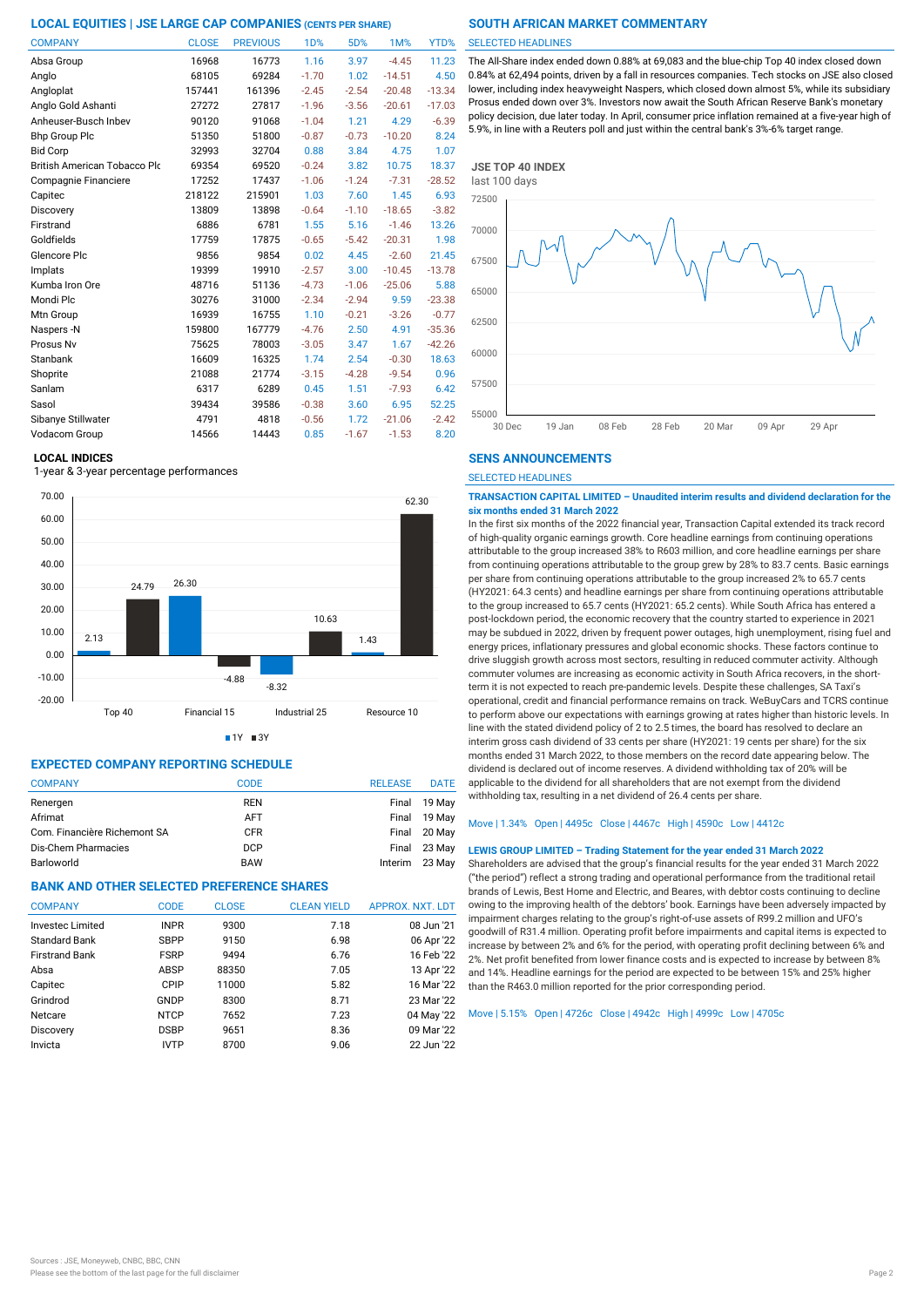**LOCAL EQUITIES | JSE MID CAP COMPANIES (CENTS PER SHARE) LOCAL EQUITIES | JSE SMALL CAP COMPANIES (CENTS PER SHARE)**

| <b>COMPANY</b>            | <b>CODE</b> | <b>CLOSE</b> | <b>PREVIOUS</b> | 1 <sub>D</sub> % | 1M%      | YTD%     | <b>COMPANY</b>               | <b>CODE</b>      | <b>CLOSE</b> | <b>PREVIOUS</b> | 1D%      | 1M%      | YTD%     |
|---------------------------|-------------|--------------|-----------------|------------------|----------|----------|------------------------------|------------------|--------------|-----------------|----------|----------|----------|
| Aspen                     | APN         | 15708        | 15800           | $-0.58$          | $-12.77$ | $-30.01$ | Advtech                      | ADH              | 1756         | 1757            | $-0.06$  | 3.48     | $-0.11$  |
| African Rainbow           | ARI         | 24240        | 24773           | $-2.15$          | $-9.44$  | 4.84     | Altron                       | <b>AEL</b>       | 938          | 925             | 1.41     | 18.88    | 2.51     |
| Avi                       | AVI         | 6416         | 6476            | $-0.93$          | $-4.24$  | $-13.18$ | Aeci                         | <b>AFE</b>       | 10040        | 9991            | 0.49     | $-3.29$  | $-10.36$ |
| Barworld                  | <b>BAW</b>  | 10718        | 10938           | $-2.01$          | $-5.86$  | $-28.72$ | <b>Alexander Forbes</b>      | AFH              | 437          | 438             | $-0.23$  | $-0.91$  | $-2.67$  |
| <b>Bidvest Group</b>      | <b>BVT</b>  | 20738        | 20889           | $-0.72$          | $-2.73$  | 9.46     | Afrimat                      | AFT              | 5661         | 5926            | $-4.47$  | $-16.87$ | $-1.43$  |
| Capco                     | CCO         | 3186         | 3221            | $-1.09$          | 2.28     | $-12.06$ | Arrowhead Prop               | AHB              | 311          | 319             | $-2.51$  | $-7.72$  | $-26.82$ |
| Clicks Group              | CLS         | 29384        | 29488           | $-0.35$          | $-1.79$  | $-6.87$  | African Rainbow Cap.         | AIL              | 660          | 660             | 0.00     | $-4.07$  | $-2.94$  |
| Coronation                | <b>CML</b>  | 3842         | 3968            | $-3.18$          | $-10.63$ | $-26.87$ | Adcock Ingram                | AIP              | 5150         | 5350            | $-3.74$  | $-2.18$  | 2.08     |
| Dis-Chem                  | <b>DCP</b>  | 3357         | 3419            | $-1.81$          | $-11.66$ | $-5.22$  | Astral                       | ARL              | 16599        | 16000           | 3.74     | 9.52     | $-3.86$  |
| Distell Group             | <b>DGH</b>  | 17273        | 17250           | 0.13             | $-0.04$  | 2.33     | Attacq                       | <b>ATT</b>       | 620          | 633             | $-2.05$  | $-14.25$ | $-22.40$ |
| Drdgold                   | <b>DRD</b>  | 1014         | 1030            | $-1.55$          | $-26.36$ | $-23.18$ | <b>Brait</b>                 | BAT              | 407          | 395             | 3.04     | $-6.44$  | $-9.96$  |
| Exxaro Resources          | <b>EXX</b>  | 20552        | 21463           | $-4.24$          | $-12.24$ | 34.44    | <b>Blue Label Telecoms</b>   | <b>BLU</b>       | 457          | 475             | $-3.79$  | $-19.68$ | $-10.22$ |
| Fortress Reit A           | FFA         | 1202         | 1204            | $-0.17$          | $-2.91$  | $-3.84$  | <b>Bytes Technology</b>      | <b>BYI</b>       | 8490         | 8634            | $-1.67$  | $-7.72$  | $-30.44$ |
| Fortress Reit B           | FFB         | 375          | 379             | $-1.06$          | 2.18     | 15.38    | City Lodge Hotels            | <b>CLH</b>       | 435          | 449             | $-3.12$  | $-13.17$ | $-19.59$ |
| Growthpoint               | GRT         | 1371         | 1381            | $-0.72$          | $-2.63$  | $-10.80$ | Curro                        | COH              | 973          | 976             | $-0.31$  | $-8.64$  | $-21.85$ |
| Harmony Gold              | <b>HAR</b>  | 5456         | 5577            | $-2.17$          | $-20.90$ | $-18.08$ | Cashbuild                    | CSB              | 27743        | 28500           | $-2.66$  | 1.15     | 6.30     |
| Investec                  | INL         | 9270         | 9236            | 0.37             | $-0.91$  | 5.88     | Datatec                      | <b>DTC</b>       | 3848         | 3891            | $-1.11$  | $-1.36$  | $-0.05$  |
| Investec                  | <b>INP</b>  | 9172         | 9149            | 0.25             | $-0.37$  | 5.80     | Emira                        | <b>EMI</b>       | 955          | 980             | $-2.55$  | $-12.14$ | 0.53     |
| Italtile                  | <b>ITE</b>  | 1513         | 1511            | 0.13             | $-9.13$  | $-9.94$  | Epp N.V                      | EPP              | 1236         | 1236            | 0.00     | 0.00     | 5.19     |
| Libhold                   | LBH         | 10422        | 10422           | 0.00             | 0.00     | 10.24    | <b>Equites Property Fund</b> | EQU              | 1949         | 1996            | $-2.35$  | $-8.28$  | $-15.22$ |
| Life Healthcare           | <b>LHC</b>  | 1916         | 1925            | $-0.47$          | $-15.52$ | $-20.27$ | <b>Famous Brands</b>         | <b>FBR</b>       | 5657         | 6056            | $-6.59$  | $-7.69$  | $-27.62$ |
| Multichoice Group         | <b>MCG</b>  | 13202        | 13135           | 0.51             | 2.96     | 8.19     | Grindrod                     | GND              | 658          | 659             | $-0.15$  | 1.23     | 32.93    |
| Mediclinic Int.           | MEI         | 7028         | 6969            | 0.85             | $-4.59$  | 3.26     | Hci                          | HCI              | 16355        | 17045           | $-4.05$  | 43.46    | 121.01   |
| <b>Montauk Renewables</b> | <b>MKR</b>  | 18368        | 18318           | 0.27             | 18.29    | 6.79     | Hudaco                       | HDC              | 14000        | 13950           | 0.36     | $-2.75$  | 6.18     |
| Mr Price Group            | <b>MRP</b>  | 20262        | 20272           | $-0.05$          | $-7.65$  | 1.56     | Hammerson Plc                | <b>HMN</b>       | 561          | 565             | $-0.71$  | $-9.66$  | $-21.97$ |
| Momentum                  | MTM         | 1530         | 1566            | $-2.30$          | $-9.47$  | $-19.26$ | Hyprop                       | <b>HYP</b>       | 3592         | 3583            | 0.25     | 0.06     | $-3.57$  |
| Ninety One Plc            | N91         | 4661         | 4906            | $-4.99$          | $-6.57$  | $-18.91$ | Investec Australia Prop.     | <b>IAP</b>       | 2135         | 2131            | 0.19     | 3.14     | 11.08    |
| Nedbank                   | <b>NED</b>  | 21205        | 21034           | 0.81             | $-3.69$  | 21.16    | Investec Prop Fund           | IPF              | 1170         | 1196            | $-2.17$  | $-5.65$  | $-5.65$  |
| Northam Platinum          | <b>NHM</b>  | 17778        | 18047           | $-1.49$          | $-8.62$  | $-15.14$ | Imperial                     | <b>IPL</b>       | 6595         | 6595            | 0.00     | 0.00     | 3.06     |
| Nepi Rockcastle Plc       | <b>NRP</b>  | 9472         | 9529            | $-0.60$          | $-1.10$  | $-10.64$ | Jse                          | <b>JSE</b>       | 10884        | 10893           | $-0.08$  | 0.52     | $-2.82$  |
| Netcare                   | <b>NTC</b>  | 1502         | 1507            | $-0.33$          | $-6.65$  | $-5.42$  | Kap Industrial               | KAP              | 454          | 462             | $-1.73$  | $-10.63$ | 3.89     |
| Ninety One                | NY1         | 4580         | 4755            | $-3.68$          | $-5.70$  | $-18.95$ | Karooooo                     | <b>KRO</b>       | 41000        | 41100           | $-0.24$  | $-15.46$ | $-23.36$ |
| Old Mutual                | <b>OMU</b>  | 1253         | 1247            | 0.48             | 2.45     | $-4.35$  | Psg Konsult                  | <b>KST</b>       | 1281         | 1300            | $-1.46$  | $-4.76$  | $-4.69$  |
| Pik N Pay                 | <b>PIK</b>  | 5644         | 5850            | $-3.52$          | $-2.00$  | 7.57     | <b>Liberty Two Degrees</b>   | L <sub>2</sub> D | 420          | 420             | 0.00     | 1.20     | $-11.58$ |
| Pepkor                    | PPH         | 2004         | 2023            | $-0.94$          | $-9.85$  | $-8.45$  | Long4Life                    | L <sub>4</sub> L | 620          | 619             | 0.16     | 3.33     | 6.16     |
| Psg                       | <b>PSG</b>  | 9262         | 9281            | $-0.20$          | $-3.76$  | 3.79     | Libstar                      | LBR              | 542          | 550             | $-1.45$  | $-5.08$  | $-18.50$ |
| Quilter Plc               | QLT         | 2457         | 2546            | $-3.50$          | $-13.64$ | $-22.44$ | Lighthouse Capital           | <b>LTE</b>       | 826          | 809             | 2.10     | $-5.49$  | $-8.22$  |
| Rbplapts                  | <b>RBP</b>  | 15065        | 15400           | $-2.18$          | $-5.20$  | $-3.63$  | Massmart                     | <b>MSM</b>       | 4037         | 4121            | $-2.04$  | $-2.20$  | $-33.47$ |
| Redefine                  | <b>RDF</b>  | 427          | 427             | 0.00             | $-3.17$  | $-2.95$  | Mas Real Estate Inc          | <b>MSP</b>       | 1950         | 1975            | $-1.27$  | $-6.65$  | $-7.28$  |
| Remgro                    | <b>REM</b>  | 13975        | 14046           | $-0.51$          | $-3.39$  | 6.56     | Metair                       | <b>MTA</b>       | 2798         | 2750            | 1.75     | $-8.02$  | 1.75     |
| Resilient Reit            | <b>RES</b>  | 5335         | 5718            | $-6.70$          | $-7.86$  | $-10.71$ | Motus                        | <b>MTH</b>       | 10827        | 10950           | $-1.12$  | 1.88     | $-1.65$  |
| Rand Merchant Inv         | RMI         | 2816         | 2805            | 0.39             | 27.51    | $-37.66$ | M&R Hold                     | <b>MUR</b>       | 1023         | 1042            | $-1.82$  | $-9.79$  | $-28.31$ |
| Reinet Investments Sca    | <b>RNI</b>  | 32551        | 32256           | 0.91             | $-1.61$  | 13.80    | Oceana                       | <b>OCE</b>       | 5259         | 5279            | $-0.38$  | $-7.74$  | $-5.31$  |
| Sappi                     | <b>SAP</b>  | 5894         | 5885            | 0.15             | 6.33     | 29.08    | Omnia                        | <b>OMN</b>       | 8646         | 8524            | 1.43     | 7.30     | 35.07    |
| Santam                    | <b>SNT</b>  | 28463        | 28158           | 1.08             | $-1.36$  | 5.81     | Pan African Resource         | PAN              | 398          | 400             | $-0.50$  | $-8.51$  | 3.65     |
| Spar                      | SPP         | 15687        | 15995           | $-1.93$          | -4.59    | $-6.13$  | Raubex                       | RBX              | 3859         | 3935            | $-1.93$  | $-3.19$  | $-3.04$  |
| Sirius Real Estate        | <b>SRE</b>  | 2288         | 2240            | 2.14             | $-0.22$  | $-24.56$ | Rhodes Food Pty              | RFG              | 1020         | 1265            | $-19.37$ | $-15.49$ | $-16.94$ |
| Tigebrands                | TBS         | 14099        | 14141           | $-0.30$          | $-3.98$  | $-22.10$ | Reunert                      | <b>RLO</b>       | 4153         | 4182            | $-0.69$  | $-3.42$  | $-21.64$ |
| The Foschini Group        | <b>TFG</b>  | 14139        | 14227           | $-0.62$          | $-1.05$  | 14.12    | Sa Corp Real Estate          | <b>SAC</b>       | 214          | 213             | 0.47     | $-6.96$  | $-8.94$  |
| Thungela Resources        | <b>TGA</b>  | 26438        | 26800           | $-1.35$          | 6.76     | 212.73   | Steinhoff International N.V. | <b>SNH</b>       | 257          | 263             | $-2.28$  | $-11.99$ | $-48.80$ |
| Telkom                    | <b>TKG</b>  | 4648         | 4740            | $-1.94$          | 4.94     | $-14.05$ | Super                        | <b>SPG</b>       | 2789         | 2813            | $-0.85$  | 2.54     | $-17.99$ |
| Truworths                 | <b>TRU</b>  | 5221         | 5324            | $-1.93$          | $-4.36$  | $-0.08$  | Stor-Age Property Reit       | SSS              | 1410         | 1411            | $-0.07$  | $-4.02$  | $-3.09$  |
| Textainer                 | <b>TXT</b>  | 50688        | 51000           | $-0.61$          | $-1.58$  | $-11.85$ | Stenprop                     | <b>STP</b>       | 3560         | 3648            | $-2.41$  | $-5.12$  | $-17.21$ |
| Woolies                   | WHL         | 5413         | 5498            | $-1.55$          | $-7.83$  | 4.38     | Sun Int                      | SUI              | 2648         | 2644            | 0.15     | $-10.90$ | $-6.92$  |
|                           |             |              |                 |                  |          |          | <b>Transaction Capital</b>   | <b>TCP</b>       | 4467         | 4408            | 1.34     | $-9.94$  | $-0.80$  |
|                           |             |              |                 |                  |          |          | Tsogo Sun Hotels             | TG <sub>O</sub>  | 335          | 325             | 3.08     | $-0.59$  | $-4.83$  |
|                           |             |              |                 |                  |          |          |                              |                  |              |                 |          |          |          |

# **SOUTH AFRICAN 10-YEAR BOND**



# **10-YEAR BOND YIELD | SELECTED ITEMS (BASIS POINT CHANGE)**

| <b>REGION</b>        | <b>YIELD</b> | 1D% | 1M%   | YTD% |
|----------------------|--------------|-----|-------|------|
| <b>United States</b> | 2.91         |     | -3    | 123  |
| United Kingdom       | 1.86         | --- | $-10$ | 102  |
| Germany              | 1.03         | --- | 12    | 114  |
| Japan                | 0.23         | --- | $-1$  | 16   |
| South African 10Y    | 9.99         | -1  | 8     | 87   |

Zeder Investments ZED 191 191 0.00 -36.75 -41.05

Wbhovco WBO 8056 7937 1.50 7.11 -28.88 Vukile VKE 1266 1294 -2.16 -6.50

Tsogo Sun Gaming TSG 1100 1127 -2.40 -2.65 -5.58

# **GLOBAL INTEREST RATES | SELECTED ITEMS**

| <b>CURRENT RATE</b> |
|---------------------|
| 0,50%-1,00%         |
| 1.00%               |
| 0,00%               |
| 4.25%               |
| 7.75%               |
|                     |

 $2.34$ <br> $-28.88$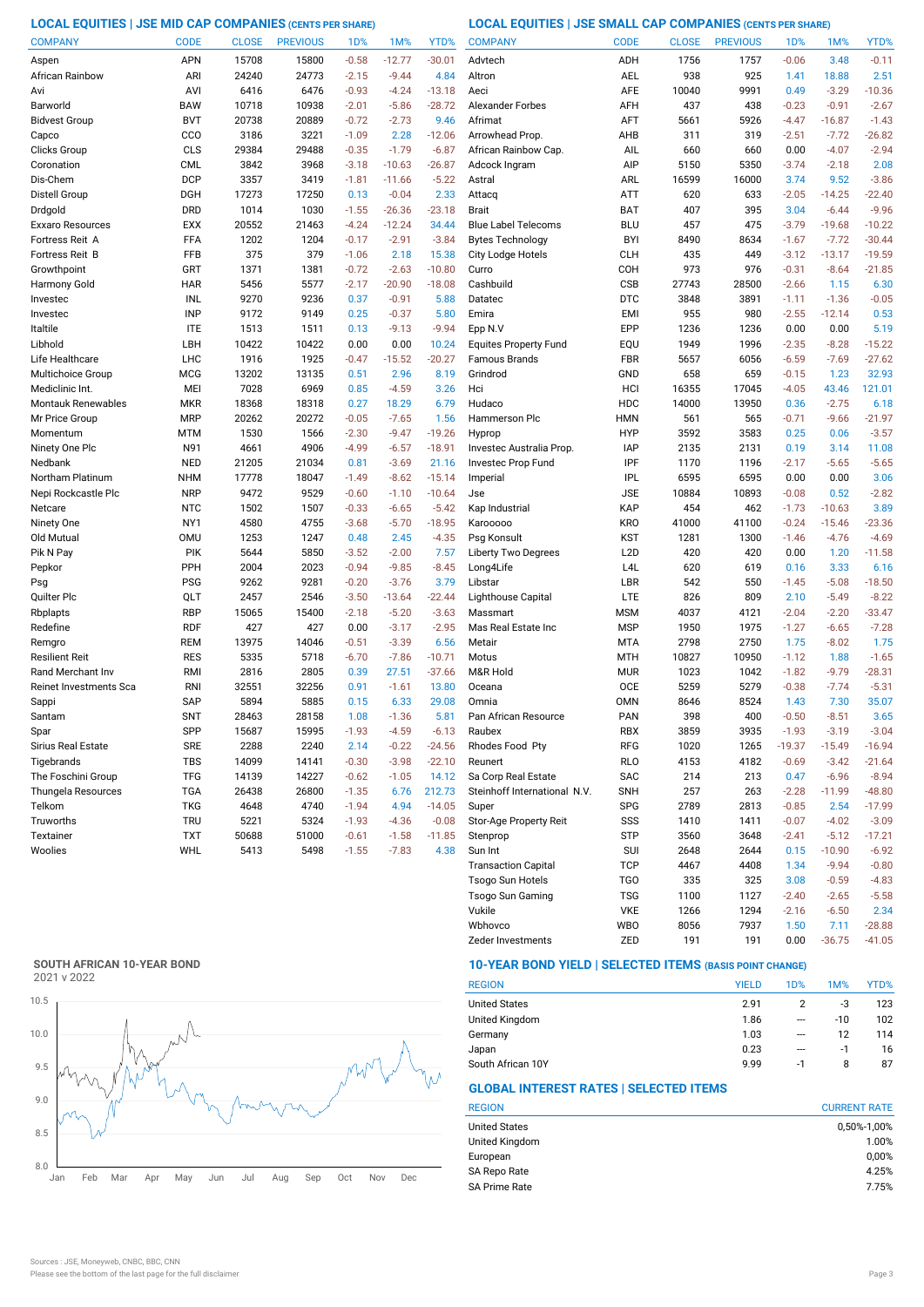**EUROPEAN INDICES**

normalised percentage performances



**AMERICAN INDICES**

normalised percentage performances



#### **ASIAN INDICES**

normalised percentage performances



Sources : JSE, Moneyweb, CNBC, BBC, CNN

# **GLOBAL MARKETS EUROPEAN MARKET COMMENTARY**

#### SELECTED HEADLINES

European stocks closed lower on Wednesday as fears over inflation rattled markets on either side of the Atlantic. The pan-European Stoxx 600 closed down by around 1.1%, with tech stocks shedding 2.8% to lead losses as most sectors and major bourses entered negative territory. U.K. inflation soared to a 40-year high of 9% in April as food and energy prices spiralled, official figures revealed Wednesday, escalating the country's cost-of-living crisis. Earnings before the bell came from ABN AMRO, Burberry, British Land and Premier Foods.



#### **AMERICAN MARKET COMMENTARY**

#### SELECTED HEADLINES

The Dow Jones Industrial Average posted its biggest loss since 2020 on Wednesday after another major retailer warned of rising cost pressures, confirming investors' worst fears over rising inflation and rekindling the brutal 2022 sell-off. Target shares tumbled 24.9% Wednesday after the retailer reported first-quarter earnings that were much lower than Wall Street estimated because of higher costs for fuel and compensation. The retailer also saw lower-thanexpected sales for discretionary merchandise like TVs. Lowe's fell 5.3% after missing sales expectations in its first quarter report as shoppers bought fewer supplies for outdoor projects.



#### **ASIAN MARKET COMMENTARY**

# SELECTED HEADLINES

Most Asia-Pacific markets fell sharply this morning after heavy losses on Wall Street overnight. Hong Kong's Hang Seng index led losses regionally, falling 2.72% in morning trade. Shares of Chinese tech behemoth Tencent plunged 7.55% after reporting that its quarterly profit halved. Other Chinese tech stocks in Hong Kong also saw heavy losses, with Alibaba falling 6.56% while Meituan shed 4.07%. Japan's exports rose 12.5% year-on-year in April, data from the country's Ministry of Finance showed this morning. That was lower than expectations for a 13.8% increase, according to Reuters.



Please see the bottom of the last page for the full disclaimer Page 3